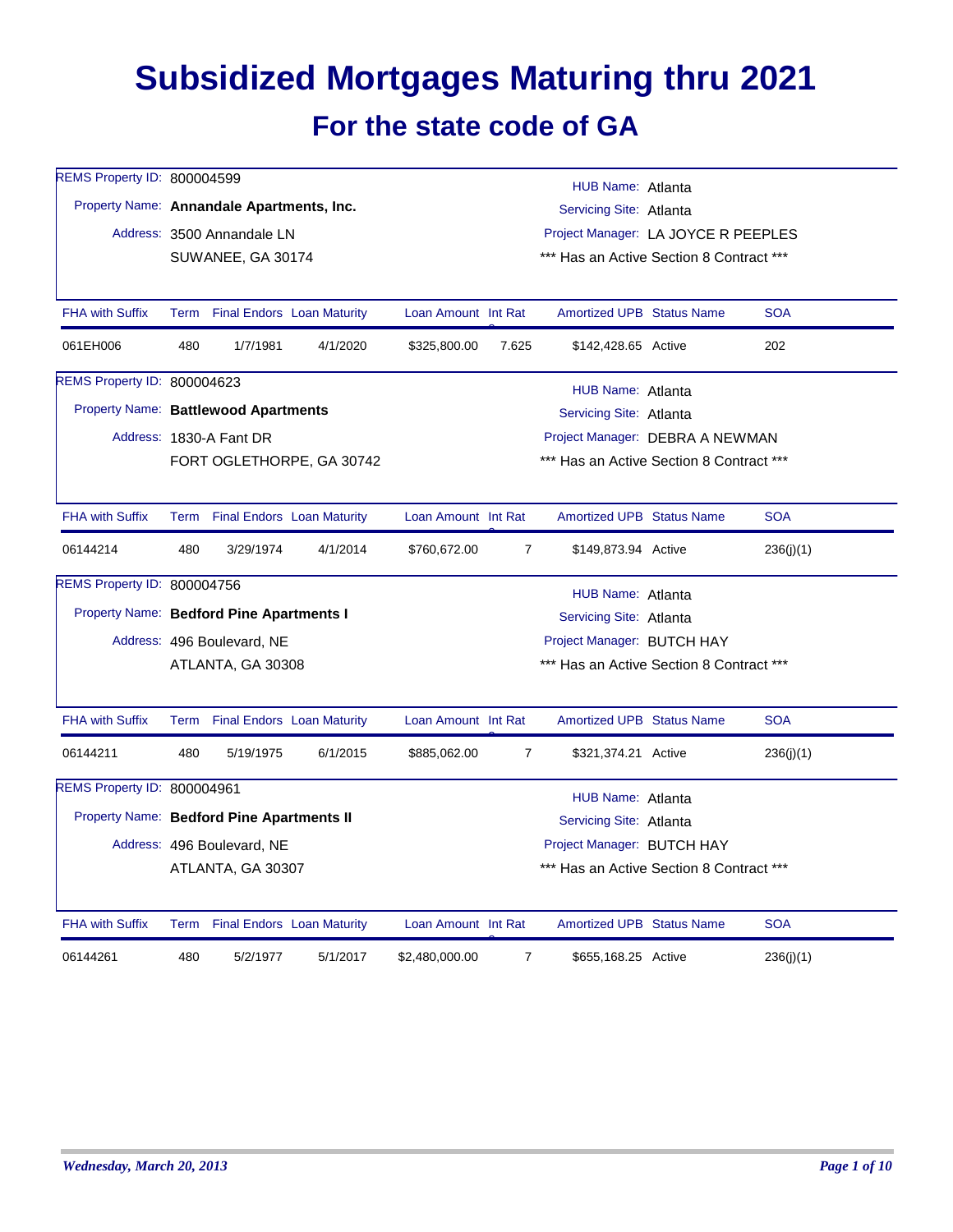| REMS Property ID: 800005014 |                                            |           |                     |                               | HUB Name: Atlanta                        |  |                  |  |  |
|-----------------------------|--------------------------------------------|-----------|---------------------|-------------------------------|------------------------------------------|--|------------------|--|--|
|                             | Property Name: Bedford Pine Apartments III |           |                     |                               | Servicing Site: Atlanta                  |  |                  |  |  |
|                             | Address: 496 Boulevard, NE                 |           |                     |                               | Project Manager: BUTCH HAY               |  |                  |  |  |
|                             | ATLANTA, GA 30308                          |           |                     |                               | *** Has an Active Section 8 Contract *** |  |                  |  |  |
|                             |                                            |           |                     |                               |                                          |  |                  |  |  |
| <b>FHA with Suffix</b>      | Term Final Endors Loan Maturity            |           | Loan Amount Int Rat |                               | <b>Amortized UPB Status Name</b>         |  | <b>SOA</b>       |  |  |
| 06144295                    | 480<br>11/21/1979                          | 11/1/2019 | \$1,796,100.00      | $\overline{7}$                | \$704,888.14 Active                      |  | 236(j)(1)        |  |  |
| REMS Property ID: 800004755 |                                            |           |                     |                               | HUB Name: Atlanta                        |  |                  |  |  |
|                             | Property Name: Bedford Pine Apartments V   |           |                     |                               | Servicing Site: Atlanta                  |  |                  |  |  |
|                             | Address: 496 Boulevard, NE                 |           |                     |                               | Project Manager: BUTCH HAY               |  |                  |  |  |
|                             | ATLANTA, GA 30308                          |           |                     |                               | *** Has an Active Section 8 Contract *** |  |                  |  |  |
|                             |                                            |           |                     |                               |                                          |  |                  |  |  |
| <b>FHA with Suffix</b>      | Term Final Endors Loan Maturity            |           | Loan Amount Int Rat |                               | <b>Amortized UPB Status Name</b>         |  | <b>SOA</b>       |  |  |
| 06135225                    | 474<br>6/16/1981                           | 7/1/2020  | \$3,632,400.00      | 7.5                           | \$1,603,629.94 Active                    |  | 221(d)(4) MKT    |  |  |
| REMS Property ID: 800004629 | HUB Name: Atlanta                          |           |                     |                               |                                          |  |                  |  |  |
|                             | Property Name: BETHEL HOUSING COMPLEX      |           |                     |                               | Servicing Site: Atlanta                  |  |                  |  |  |
|                             | Address: 507-A Swift ST                    |           |                     | Project Manager: MARK T SMITH |                                          |  |                  |  |  |
|                             | ALBANY, GA 31701                           |           |                     |                               | *** Has an Active Section 8 Contract *** |  |                  |  |  |
|                             |                                            |           |                     |                               |                                          |  |                  |  |  |
| <b>FHA with Suffix</b>      | Term Final Endors Loan Maturity            |           | Loan Amount Int Rat |                               | <b>Amortized UPB Status Name</b>         |  | <b>SOA</b>       |  |  |
| 06158502                    | 480<br>7/2/1974                            | 7/1/2014  | \$587,915.00        | 7                             | \$143,542.88 Active                      |  | 236(j)(1)/223(e) |  |  |
| REMS Property ID: 800004633 |                                            |           |                     |                               | HUB Name: Atlanta                        |  |                  |  |  |
|                             | Property Name: Boynton Village Apartments  |           |                     |                               | Servicing Site: Atlanta                  |  |                  |  |  |
|                             | Address: 1044 Capitol Ave SE               |           |                     |                               | Project Manager: JANA NEWLAND            |  |                  |  |  |
|                             | Atlanta, GA 30315                          |           |                     |                               | *** Has an Active Section 8 Contract *** |  |                  |  |  |
|                             |                                            |           |                     |                               |                                          |  |                  |  |  |
| FHA with Suffix             | Term Final Endors Loan Maturity            |           | Loan Amount Int Rat |                               | <b>Amortized UPB Status Name</b>         |  | <b>SOA</b>       |  |  |
| 06144291                    | 480<br>2/17/1978                           | 3/1/2018  | \$943,300.00        | 7                             | \$118,445.94 Active                      |  | 236(j)(1)        |  |  |
| REMS Property ID: 800004640 |                                            |           |                     |                               | <b>HUB Name: Atlanta</b>                 |  |                  |  |  |
|                             | Property Name: Briarwood Apartments        |           |                     |                               | Servicing Site: Atlanta                  |  |                  |  |  |
|                             | Address: 701 Briarwood Ct                  |           |                     |                               | Project Manager: MARK T SMITH            |  |                  |  |  |
|                             | WAYNESBORO, GA 30830                       |           |                     |                               | *** Has an Active Section 8 Contract *** |  |                  |  |  |
|                             |                                            |           |                     |                               |                                          |  |                  |  |  |
| <b>FHA with Suffix</b>      | Term Final Endors Loan Maturity            |           | Loan Amount Int Rat |                               | <b>Amortized UPB Status Name</b>         |  | <b>SOA</b>       |  |  |
| 06144184                    | 480<br>12/20/1974                          | 11/1/2014 | \$378,806.00        | 7                             | \$102,530.89 Active                      |  | 236(j)(1)        |  |  |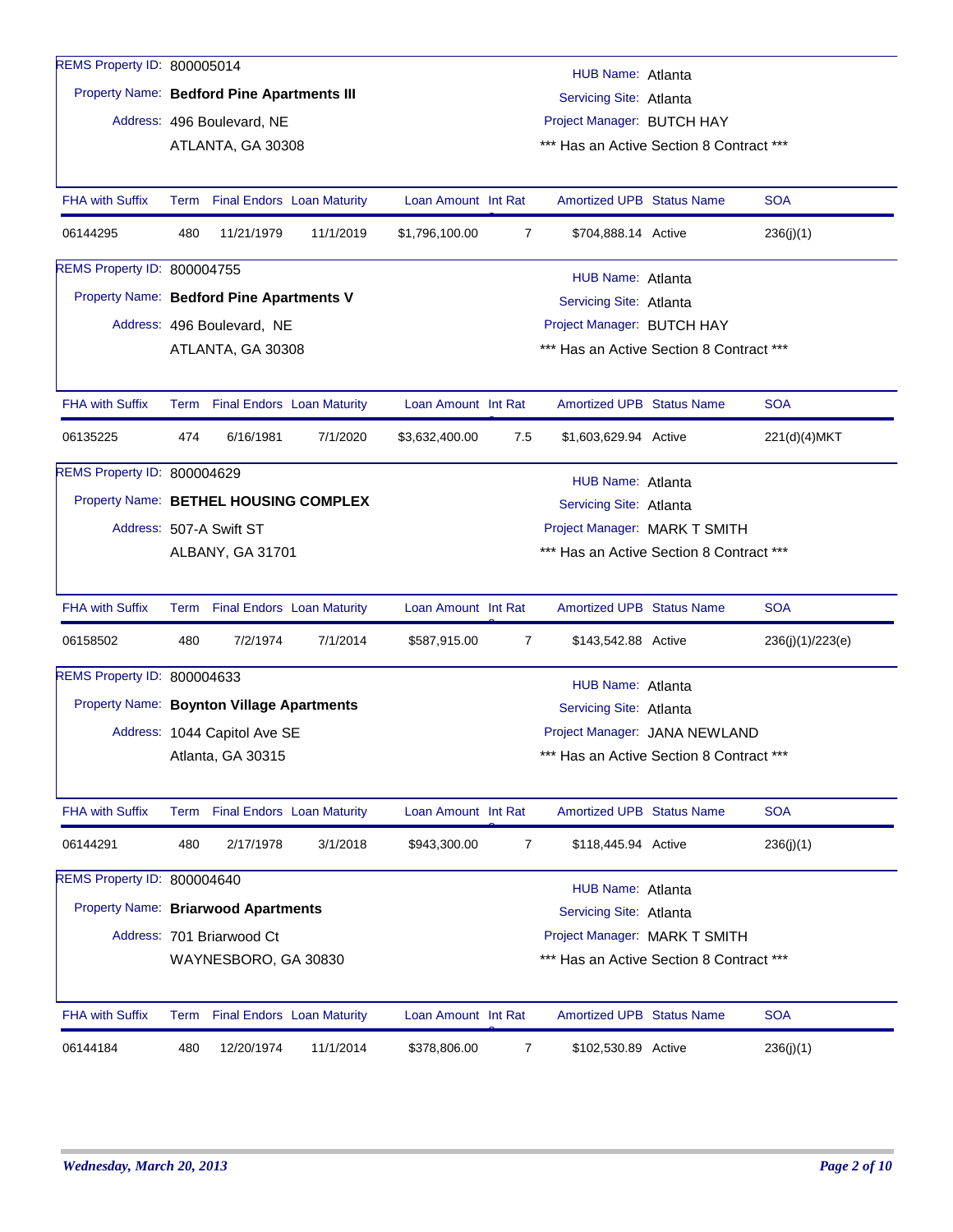| REMS Property ID: 800004608   |                                                               |                                                             |          |                     |       | HUB Name: Atlanta                        |                          |              |  |
|-------------------------------|---------------------------------------------------------------|-------------------------------------------------------------|----------|---------------------|-------|------------------------------------------|--------------------------|--------------|--|
| Property Name: Calvin Court   |                                                               |                                                             |          |                     |       | Servicing Site: Atlanta                  |                          |              |  |
|                               |                                                               | Address: 479 E Paces Ferry Rd NE Ofc                        |          |                     |       | Project Manager: RHONDA L EASON          |                          |              |  |
|                               |                                                               | Atlanta, GA 30305                                           |          |                     |       | *** Has an Active Section 8 Contract *** |                          |              |  |
|                               |                                                               |                                                             |          |                     |       |                                          |                          |              |  |
| <b>FHA with Suffix</b>        |                                                               | Term Final Endors Loan Maturity                             |          | Loan Amount Int Rat |       | <b>Amortized UPB Status Name</b>         |                          | <b>SOA</b>   |  |
| 061SH007                      | 600                                                           | 9/1/1969                                                    | 6/1/2021 | \$2,996,000.00      | 3     | \$844,389.31 Active                      |                          | 202          |  |
| REMS Property ID: 800004658   |                                                               |                                                             |          |                     |       | HUB Name: Atlanta                        |                          |              |  |
|                               |                                                               | Property Name: Campbell Stone North Apartments, Inc.        |          |                     |       | Servicing Site: Atlanta                  |                          |              |  |
|                               |                                                               | Address: 350 Carpenter DR NE                                |          |                     |       | Project Manager: VALERIE D JACKSON       |                          |              |  |
|                               |                                                               | ATLANTA, GA 30328                                           |          |                     |       | *** Has an Active Section 8 Contract *** |                          |              |  |
|                               |                                                               |                                                             |          |                     |       |                                          |                          |              |  |
| <b>FHA with Suffix</b>        |                                                               | Term Final Endors Loan Maturity                             |          | Loan Amount Int Rat |       | <b>Amortized UPB Status Name</b>         |                          | <b>SOA</b>   |  |
| 061EH002                      | 480                                                           | 3/30/1979                                                   | 5/1/2019 | \$5,160,200.00      | 6.875 | \$1,901,467.21 Active                    |                          | 202          |  |
| REMS Property ID: 800004690   |                                                               |                                                             |          |                     |       | HUB Name: Atlanta                        |                          |              |  |
| Property Name: Clairmont Oaks |                                                               |                                                             |          |                     |       | Servicing Site: Atlanta                  |                          |              |  |
|                               | Address: 441 Clairmont AVE<br>Project Manager: SAMUEL S LYTLE |                                                             |          |                     |       |                                          |                          |              |  |
|                               | *** Has an Active Section 8 Contract ***<br>DECATUR, GA 30030 |                                                             |          |                     |       |                                          |                          |              |  |
|                               |                                                               |                                                             |          |                     |       |                                          |                          |              |  |
| <b>FHA with Suffix</b>        |                                                               | Term Final Endors Loan Maturity                             |          | Loan Amount Int Rat |       | <b>Amortized UPB Status Name</b>         |                          | <b>SOA</b>   |  |
| 06144207                      | 480                                                           | 8/15/1975                                                   | 9/1/2015 | \$5,771,000.00      | 7.75  | \$1,029,621.81 Active                    |                          | 236(j)(1)    |  |
| REMS Property ID: 800004699   |                                                               |                                                             |          |                     |       | HUB Name: Atlanta                        |                          |              |  |
|                               |                                                               | Property Name: COLUMBUS VILLAS                              |          |                     |       | Servicing Site: Atlanta                  |                          |              |  |
|                               |                                                               | Address: 6016- GEORGETOWN DR                                |          |                     |       | Project Manager: DEBRA A NEWMAN          |                          |              |  |
|                               |                                                               | COLUMBUS, GA 31907                                          |          |                     |       | *** Has an Active Section 8 Contract *** |                          |              |  |
|                               |                                                               |                                                             |          |                     |       |                                          |                          |              |  |
| <b>FHA with Suffix</b>        |                                                               | Term Final Endors Loan Maturity                             |          | Loan Amount Int Rat |       | <b>Amortized UPB Status Name</b>         |                          | <b>SOA</b>   |  |
| 06135254-G                    | 480                                                           |                                                             | 7/1/2020 | \$0.00              | 7.5   |                                          | \$761,031.71 Operational | 221(d)(4)MKT |  |
| REMS Property ID: 800004700   |                                                               |                                                             |          |                     |       | <b>HUB Name: Atlanta</b>                 |                          |              |  |
|                               |                                                               | <b>Property Name: Community Friendship Housing Services</b> |          |                     |       | Servicing Site: Atlanta                  |                          |              |  |
|                               |                                                               | Address: 395 Ponce de Leon AVE NE                           |          |                     |       | Project Manager: JANA NEWLAND            |                          |              |  |
|                               |                                                               |                                                             |          |                     |       | *** Has an Active Section 8 Contract *** |                          |              |  |
|                               |                                                               | ATLANTA, GA 30308                                           |          |                     |       |                                          |                          |              |  |
| <b>FHA with Suffix</b>        |                                                               | Term Final Endors Loan Maturity                             |          | Loan Amount Int Rat |       | <b>Amortized UPB Status Name</b>         |                          | <b>SOA</b>   |  |
| 061EH019                      | 480                                                           | 2/10/1982                                                   | 8/1/2021 | \$319,300.00        | 8.5   | \$168,458.61 Active                      |                          | 202          |  |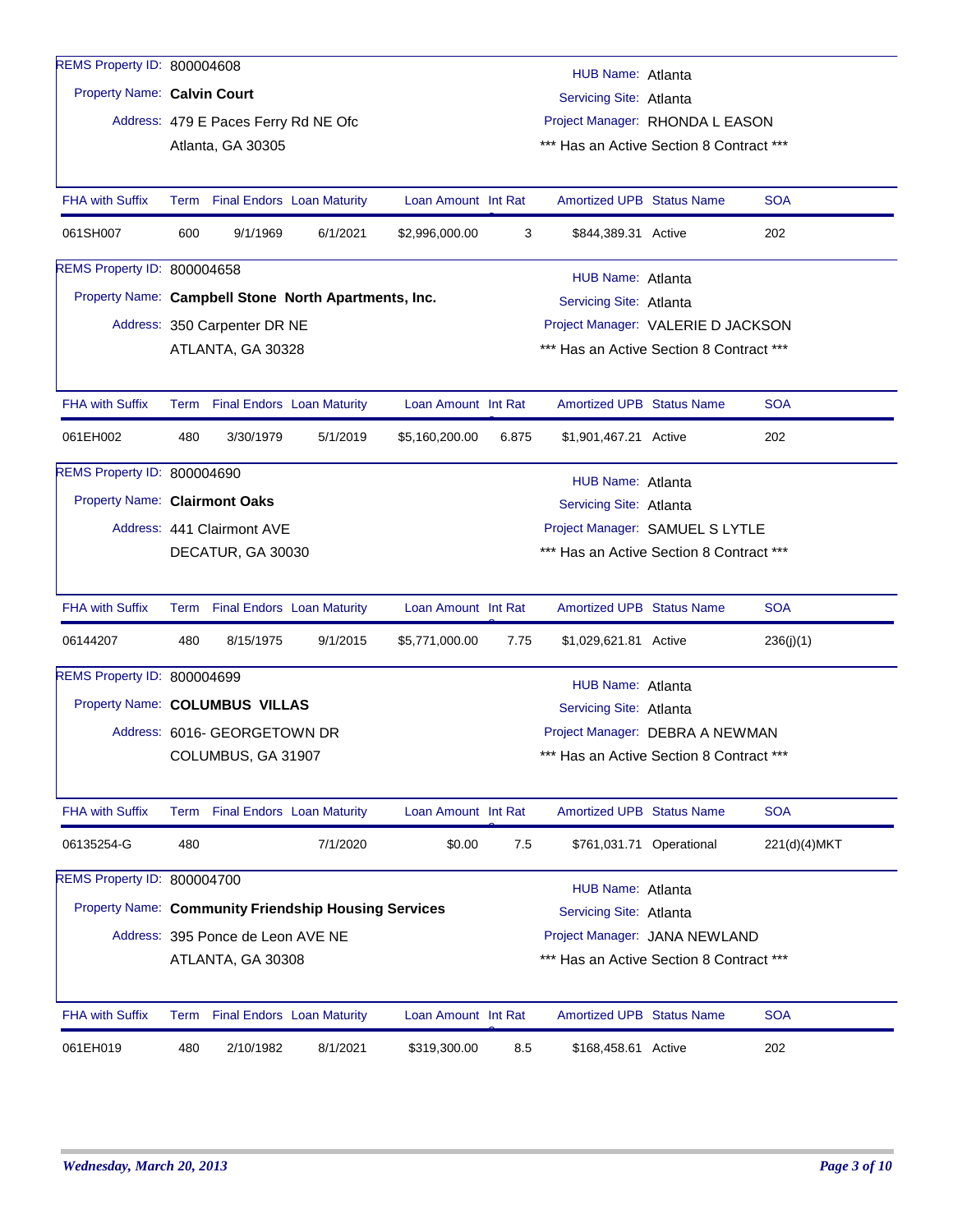| REMS Property ID: 800004712                    |                                                               |                                                             |                                                    |                     |                |                                          |  |               |  |  |
|------------------------------------------------|---------------------------------------------------------------|-------------------------------------------------------------|----------------------------------------------------|---------------------|----------------|------------------------------------------|--|---------------|--|--|
|                                                |                                                               |                                                             |                                                    |                     |                | HUB Name: Atlanta                        |  |               |  |  |
| Property Name: Decatur Christian Towers        |                                                               |                                                             |                                                    |                     |                | Servicing Site: Atlanta                  |  |               |  |  |
|                                                |                                                               | Address: 1438 Church ST                                     |                                                    |                     |                | Project Manager: MARK B WILLIAMS         |  |               |  |  |
|                                                |                                                               | DECATUR, GA 30030                                           |                                                    |                     |                | *** Has an Active Section 8 Contract *** |  |               |  |  |
|                                                |                                                               |                                                             |                                                    |                     |                |                                          |  |               |  |  |
| <b>FHA with Suffix</b>                         |                                                               |                                                             | Term Final Endors Loan Maturity                    | Loan Amount Int Rat |                | <b>Amortized UPB Status Name</b>         |  | <b>SOA</b>    |  |  |
| 06144809                                       | 480                                                           | 8/30/1973                                                   | 5/1/2013                                           | \$3,804,700.00      | $\overline{7}$ | \$23,495.21 Active                       |  | 236(j)(1)/202 |  |  |
| REMS Property ID: 800004719                    |                                                               |                                                             |                                                    |                     |                | HUB Name: Atlanta                        |  |               |  |  |
| <b>Property Name: Douglas County Resources</b> |                                                               |                                                             |                                                    |                     |                | Servicing Site: Atlanta                  |  |               |  |  |
| Address: PO Box 1318                           |                                                               |                                                             |                                                    |                     |                | Project Manager: CHINH V DAO             |  |               |  |  |
|                                                |                                                               | DOUGLASVILLE, GA 30133                                      |                                                    |                     |                | *** Has an Active Section 8 Contract *** |  |               |  |  |
|                                                |                                                               |                                                             |                                                    |                     |                |                                          |  |               |  |  |
| <b>FHA with Suffix</b>                         |                                                               | Term Final Endors Loan Maturity                             |                                                    | Loan Amount Int Rat |                | <b>Amortized UPB Status Name</b>         |  | <b>SOA</b>    |  |  |
| 061EH015                                       | 480                                                           | 4/1/1982                                                    | 5/1/2021                                           | \$242,200.00        | 8.5            | \$125,160.59 Active                      |  | 202           |  |  |
| REMS Property ID: 800004765                    |                                                               |                                                             |                                                    |                     |                | HUB Name: Atlanta                        |  |               |  |  |
|                                                |                                                               | Property Name: Friendship Towers<br>Servicing Site: Atlanta |                                                    |                     |                |                                          |  |               |  |  |
|                                                |                                                               | Address: 35 NORTHSIDE DR SW                                 |                                                    |                     |                | Project Manager: SAMUEL S LYTLE          |  |               |  |  |
|                                                | *** Has an Active Section 8 Contract ***<br>ATLANTA, GA 30314 |                                                             |                                                    |                     |                |                                          |  |               |  |  |
|                                                |                                                               |                                                             |                                                    |                     |                |                                          |  |               |  |  |
| <b>FHA with Suffix</b>                         |                                                               |                                                             | Term Final Endors Loan Maturity                    | Loan Amount Int Rat |                | <b>Amortized UPB Status Name</b>         |  | <b>SOA</b>    |  |  |
| 061EH004                                       | 480                                                           | 3/24/1981                                                   | 6/1/2020                                           | \$3,031,400.00      | 6.875          | \$1,269,003.94 Active                    |  | 202           |  |  |
| REMS Property ID: 800004772                    |                                                               |                                                             |                                                    |                     |                | <b>HUB Name: Atlanta</b>                 |  |               |  |  |
|                                                |                                                               |                                                             | Property Name: Georgia Infirmary A/Habersham Place |                     |                | Servicing Site: Atlanta                  |  |               |  |  |
|                                                |                                                               | Address: 410 E 35TH ST                                      |                                                    |                     |                | Project Manager: DAVID X HANCOCK         |  |               |  |  |
|                                                |                                                               | SAVANNAH, GA 31401                                          |                                                    |                     |                | *** Has an Active Section 8 Contract *** |  |               |  |  |
|                                                |                                                               |                                                             |                                                    |                     |                |                                          |  |               |  |  |
| <b>FHA with Suffix</b>                         |                                                               |                                                             | Term Final Endors Loan Maturity                    | Loan Amount Int Rat |                | <b>Amortized UPB Status Name</b>         |  | <b>SOA</b>    |  |  |
| 061EH020                                       | 480                                                           | 12/15/1981                                                  | 6/1/2021                                           | \$326,200.00        | 8.5            | \$170,798.75 Active                      |  | 202           |  |  |
| REMS Property ID: 800004771                    |                                                               |                                                             |                                                    |                     |                | HUB Name: Atlanta                        |  |               |  |  |
|                                                |                                                               |                                                             | Property Name: Georgia Infirmary B/Hamilton Place  |                     |                | Servicing Site: Atlanta                  |  |               |  |  |
|                                                |                                                               | Address: 512 Hamilton CT                                    |                                                    |                     |                | Project Manager: DAVID X HANCOCK         |  |               |  |  |
|                                                |                                                               | SAVANNAH, GA 31401                                          |                                                    |                     |                | *** Has an Active Section 8 Contract *** |  |               |  |  |
|                                                |                                                               |                                                             |                                                    |                     |                |                                          |  |               |  |  |
| <b>FHA with Suffix</b>                         | Term                                                          |                                                             | <b>Final Endors</b> Loan Maturity                  | Loan Amount Int Rat |                | <b>Amortized UPB Status Name</b>         |  | <b>SOA</b>    |  |  |
| 061EH021                                       | 480                                                           | 12/15/1981                                                  | 6/1/2021                                           | \$376,900.00        | 8.5            | \$196,133.43 Active                      |  | 202           |  |  |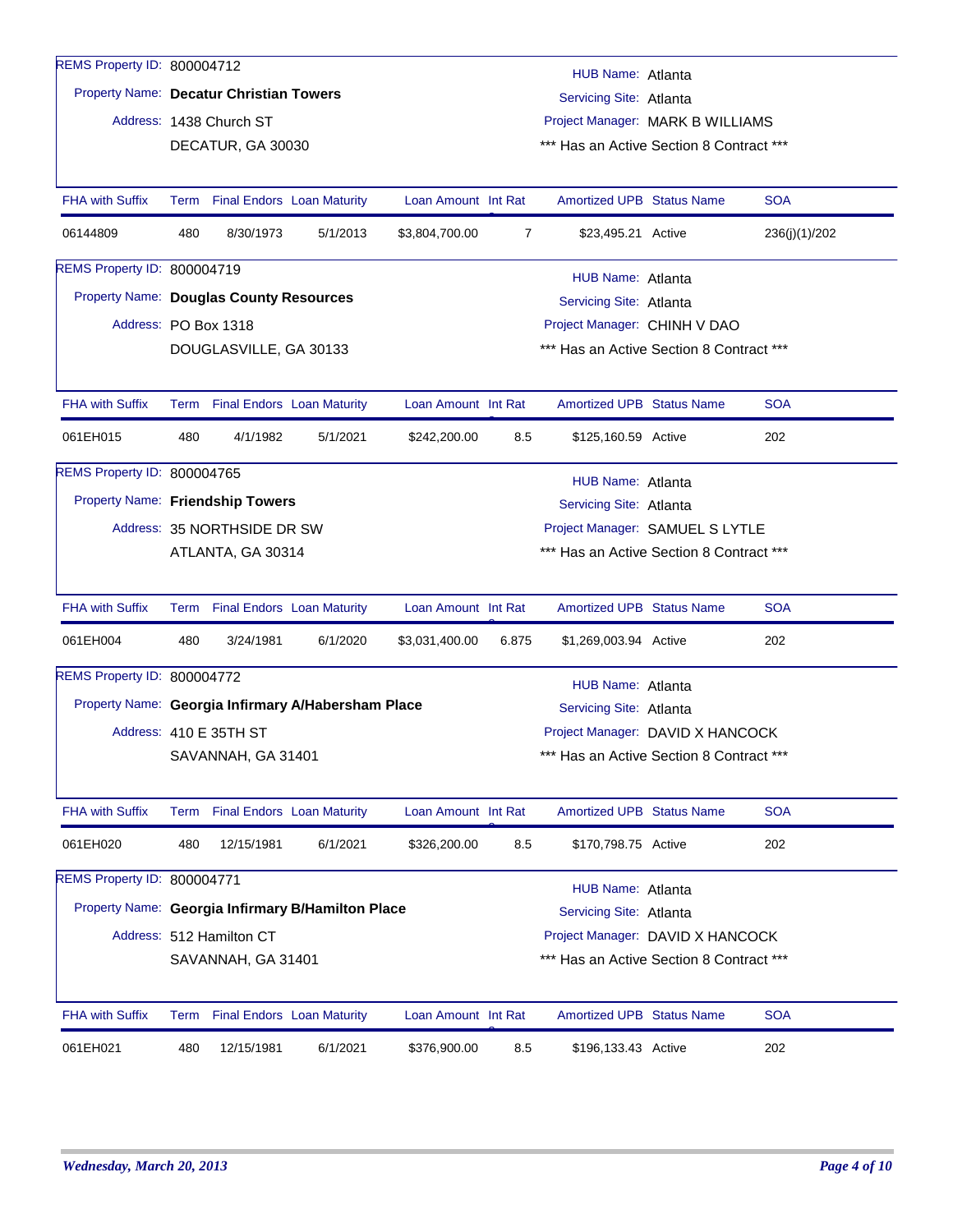| REMS Property ID: 800004713               |      |                                               |                                   |                     |       |                                                                              |  |               |  |  |
|-------------------------------------------|------|-----------------------------------------------|-----------------------------------|---------------------|-------|------------------------------------------------------------------------------|--|---------------|--|--|
| Property Name: Gwinnett Christian Terrace |      |                                               |                                   |                     |       | HUB Name: Atlanta                                                            |  |               |  |  |
|                                           |      |                                               |                                   |                     |       | Servicing Site: Atlanta                                                      |  |               |  |  |
|                                           |      | Address: 414 Berkmar Way<br>LILBURN, GA 30047 |                                   |                     |       | Project Manager: MARK B WILLIAMS<br>*** Has an Active Section 8 Contract *** |  |               |  |  |
|                                           |      |                                               |                                   |                     |       |                                                                              |  |               |  |  |
| <b>FHA with Suffix</b>                    |      | Term Final Endors Loan Maturity               |                                   | Loan Amount Int Rat |       | <b>Amortized UPB Status Name</b>                                             |  | <b>SOA</b>    |  |  |
| 061EH014                                  | 480  | 2/10/1982                                     | 7/1/2021                          | \$4,220,400.00      | 7.625 | \$2,079,700.20 Active                                                        |  | 202           |  |  |
| REMS Property ID: 800004824               |      |                                               |                                   |                     |       | HUB Name: Atlanta                                                            |  |               |  |  |
| Property Name: Lake Forest Apts           |      |                                               |                                   |                     |       | Servicing Site: Atlanta                                                      |  |               |  |  |
|                                           |      | Address: 1360 Otila Drive                     |                                   |                     |       | Project Manager: VALERIE D JACKSON                                           |  |               |  |  |
|                                           |      | GAINESVILLE, GA 30501                         |                                   |                     |       | *** Has an Active Section 8 Contract ***                                     |  |               |  |  |
|                                           |      |                                               |                                   |                     |       |                                                                              |  |               |  |  |
| <b>FHA with Suffix</b>                    |      | Term Final Endors Loan Maturity               |                                   | Loan Amount Int Rat |       | <b>Amortized UPB Status Name</b>                                             |  | <b>SOA</b>    |  |  |
| 06135237                                  | 480  | 11/13/1979                                    | 11/1/2019                         | \$2,166,000.00      | 7.5   | \$886,522.49 Active                                                          |  | 221(d)(4)MKT  |  |  |
| REMS Property ID: 800004825               |      | HUB Name: Atlanta                             |                                   |                     |       |                                                                              |  |               |  |  |
| Property Name: Lakeview Apartments        |      |                                               |                                   |                     |       | Servicing Site: Atlanta                                                      |  |               |  |  |
|                                           |      | Address: 1210 Stewart St # A                  |                                   |                     |       | Project Manager: CHINH V DAO                                                 |  |               |  |  |
|                                           |      | Carrollton, GA 30117                          |                                   |                     |       | *** Has an Active Section 8 Contract ***                                     |  |               |  |  |
| <b>FHA with Suffix</b>                    |      | Term Final Endors Loan Maturity               |                                   | Loan Amount Int Rat |       | <b>Amortized UPB Status Name</b>                                             |  | <b>SOA</b>    |  |  |
| 06135229                                  | 480  | 9/6/1979                                      | 9/1/2019                          | \$1,851,000.00      | 7.5   | \$742,668.98 Active                                                          |  | 221(d)(4)MKT  |  |  |
| REMS Property ID: 800004827               |      |                                               |                                   |                     |       | HUB Name: Atlanta                                                            |  |               |  |  |
| Property Name: Lakewood Christian Manor   |      |                                               |                                   |                     |       | Servicing Site: Atlanta                                                      |  |               |  |  |
|                                           |      | Address: 2141 Springdale RD                   |                                   |                     |       | Project Manager: MARK B WILLIAMS                                             |  |               |  |  |
|                                           |      | ATLANTA, GA 30315                             |                                   |                     |       | *** Has an Active Section 8 Contract ***                                     |  |               |  |  |
|                                           |      |                                               |                                   |                     |       |                                                                              |  |               |  |  |
| <b>FHA with Suffix</b>                    |      | Term Final Endors Loan Maturity               |                                   | Loan Amount Int Rat |       | <b>Amortized UPB Status Name</b>                                             |  | <b>SOA</b>    |  |  |
| 06144089                                  | 480  | 12/11/1974                                    | 1/1/2015                          | \$4,513,800.00      | 7     | \$552,877.53 Active                                                          |  | 236(j)(1)     |  |  |
| REMS Property ID: 800004829               |      |                                               |                                   |                     |       | <b>HUB Name: Atlanta</b>                                                     |  |               |  |  |
| Property Name: Lanier Gardens             |      |                                               |                                   |                     |       | Servicing Site: Atlanta                                                      |  |               |  |  |
|                                           |      | Address: 801 Riverhill DR                     |                                   |                     |       | Project Manager: MARK B WILLIAMS                                             |  |               |  |  |
|                                           |      | ATHENS, GA 30610                              |                                   |                     |       | *** Has an Active Section 8 Contract ***                                     |  |               |  |  |
| <b>FHA with Suffix</b>                    | Term |                                               | <b>Final Endors</b> Loan Maturity | Loan Amount Int Rat |       | Amortized UPB Status Name                                                    |  | <b>SOA</b>    |  |  |
| 06144810                                  | 480  | 6/11/1973                                     | 7/1/2013                          | \$2,658,700.00      | 7     | \$48,975.82 Active                                                           |  | 236(j)(1)/202 |  |  |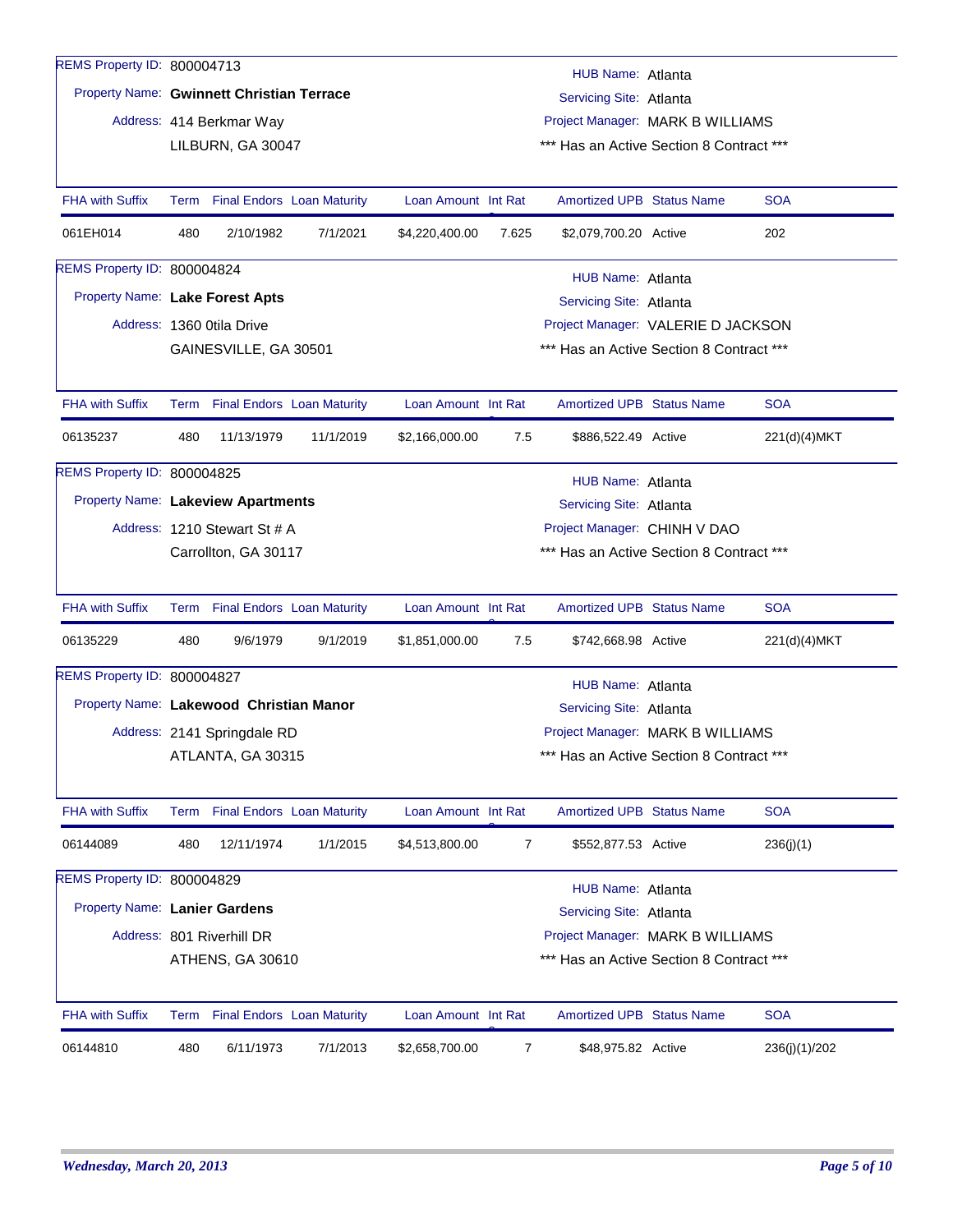| REMS Property ID: 800004836                 |                                                                |                                 |                                 |                     |                | HUB Name: Atlanta                        |                          |            |  |  |
|---------------------------------------------|----------------------------------------------------------------|---------------------------------|---------------------------------|---------------------|----------------|------------------------------------------|--------------------------|------------|--|--|
| Property Name: Linwood Apartments           |                                                                |                                 |                                 |                     |                | Servicing Site: Atlanta                  |                          |            |  |  |
|                                             |                                                                | Address: 392 LINWOOD DR         |                                 |                     |                | Project Manager: SAMUEL S LYTLE          |                          |            |  |  |
|                                             |                                                                | GAINESVILLE, GA 30501           |                                 |                     |                | *** Has an Active Section 8 Contract *** |                          |            |  |  |
|                                             |                                                                |                                 |                                 |                     |                |                                          |                          |            |  |  |
| <b>FHA with Suffix</b>                      |                                                                | Term Final Endors Loan Maturity |                                 | Loan Amount Int Rat |                | <b>Amortized UPB Status Name</b>         |                          | <b>SOA</b> |  |  |
| 06144212                                    | 480                                                            | 7/31/1974                       | 8/1/2014                        | \$469,544.00        | $\overline{7}$ | \$121,939.17 Active                      |                          | 236(j)(1)  |  |  |
| REMS Property ID: 800004972                 |                                                                |                                 |                                 |                     |                | HUB Name: Atlanta                        |                          |            |  |  |
| Property Name: Magnolia Manor               |                                                                |                                 |                                 |                     |                | Servicing Site: Atlanta                  |                          |            |  |  |
|                                             |                                                                | Address: 2001 SOUTH LEE ST      |                                 |                     |                | Project Manager: SAMUEL S LYTLE          |                          |            |  |  |
|                                             | AMERICUS, GA 31709<br>*** Has an Active Section 8 Contract *** |                                 |                                 |                     |                |                                          |                          |            |  |  |
|                                             |                                                                |                                 |                                 |                     |                |                                          |                          |            |  |  |
| <b>FHA with Suffix</b>                      |                                                                | Term Final Endors Loan Maturity |                                 | Loan Amount Int Rat |                | <b>Amortized UPB Status Name</b>         |                          | <b>SOA</b> |  |  |
| 061SH003                                    | 423                                                            | 6/1/1964                        | 8/1/2015                        | \$1,804,652.75      | 3.375          | \$203,056.61 Active                      |                          | 202        |  |  |
| REMS Property ID: 800004864                 |                                                                | HUB Name: Atlanta               |                                 |                     |                |                                          |                          |            |  |  |
| Property Name: Mountain Woods Apartments    |                                                                |                                 |                                 |                     |                | Servicing Site: Atlanta                  |                          |            |  |  |
|                                             |                                                                | Address: 1016 Ponderosa Ln      |                                 |                     |                | Project Manager: CHINH V DAO             |                          |            |  |  |
|                                             | Apt. 4                                                         |                                 |                                 |                     |                | *** Has an Active Section 8 Contract *** |                          |            |  |  |
|                                             |                                                                | DALTON, GA 30720                |                                 |                     |                |                                          |                          |            |  |  |
| <b>FHA with Suffix</b>                      |                                                                |                                 | Term Final Endors Loan Maturity | Loan Amount Int Rat |                | <b>Amortized UPB Status Name</b>         |                          | <b>SOA</b> |  |  |
| 06144247                                    | 480                                                            | 10/10/1975                      | 11/1/2015                       | \$1,361,300.00      | 7              | \$239,275.22 Active                      |                          | 236(j)(1)  |  |  |
| REMS Property ID: 800004891                 |                                                                |                                 |                                 |                     |                | HUB Name: Atlanta                        |                          |            |  |  |
| Property Name: Oxford Village Townhouses I  |                                                                |                                 |                                 |                     |                | Servicing Site: Atlanta                  |                          |            |  |  |
|                                             |                                                                | Address: 2980-1 Jonesboro RD SE |                                 |                     |                | Project Manager: SAMUEL S LYTLE          |                          |            |  |  |
|                                             |                                                                | ATLANTA, GA 30354               |                                 |                     |                | *** Has an Active Section 8 Contract *** |                          |            |  |  |
|                                             |                                                                |                                 |                                 |                     |                |                                          |                          |            |  |  |
| FHA with Suffix                             |                                                                |                                 | Term Final Endors Loan Maturity | Loan Amount Int Rat |                | <b>Amortized UPB Status Name</b>         |                          | <b>SOA</b> |  |  |
| 06144106                                    | 480                                                            |                                 | 2/1/2014                        | \$1,345,700.00      | 7              |                                          | \$108,340.21 Operational | 236(j)(1)  |  |  |
| REMS Property ID: 800004892                 |                                                                |                                 |                                 |                     |                | <b>HUB Name: Atlanta</b>                 |                          |            |  |  |
| Property Name: Oxford Village Townhouses II |                                                                |                                 |                                 |                     |                | Servicing Site: Atlanta                  |                          |            |  |  |
|                                             |                                                                | Address: 2980-9 Jonesboro RD SE |                                 |                     |                | Project Manager: SAMUEL S LYTLE          |                          |            |  |  |
|                                             |                                                                | ATLANTA, GA 30354               |                                 |                     |                | *** Has an Active Section 8 Contract *** |                          |            |  |  |
|                                             |                                                                |                                 |                                 |                     |                |                                          |                          |            |  |  |
| <b>FHA with Suffix</b>                      |                                                                |                                 | Term Final Endors Loan Maturity | Loan Amount Int Rat |                | <b>Amortized UPB Status Name</b>         |                          | <b>SOA</b> |  |  |
| 06144107                                    | 480                                                            |                                 | 1/1/2017                        | \$1,886,900.00      | 7              |                                          | \$498,915.96 Operational | 236(j)(1)  |  |  |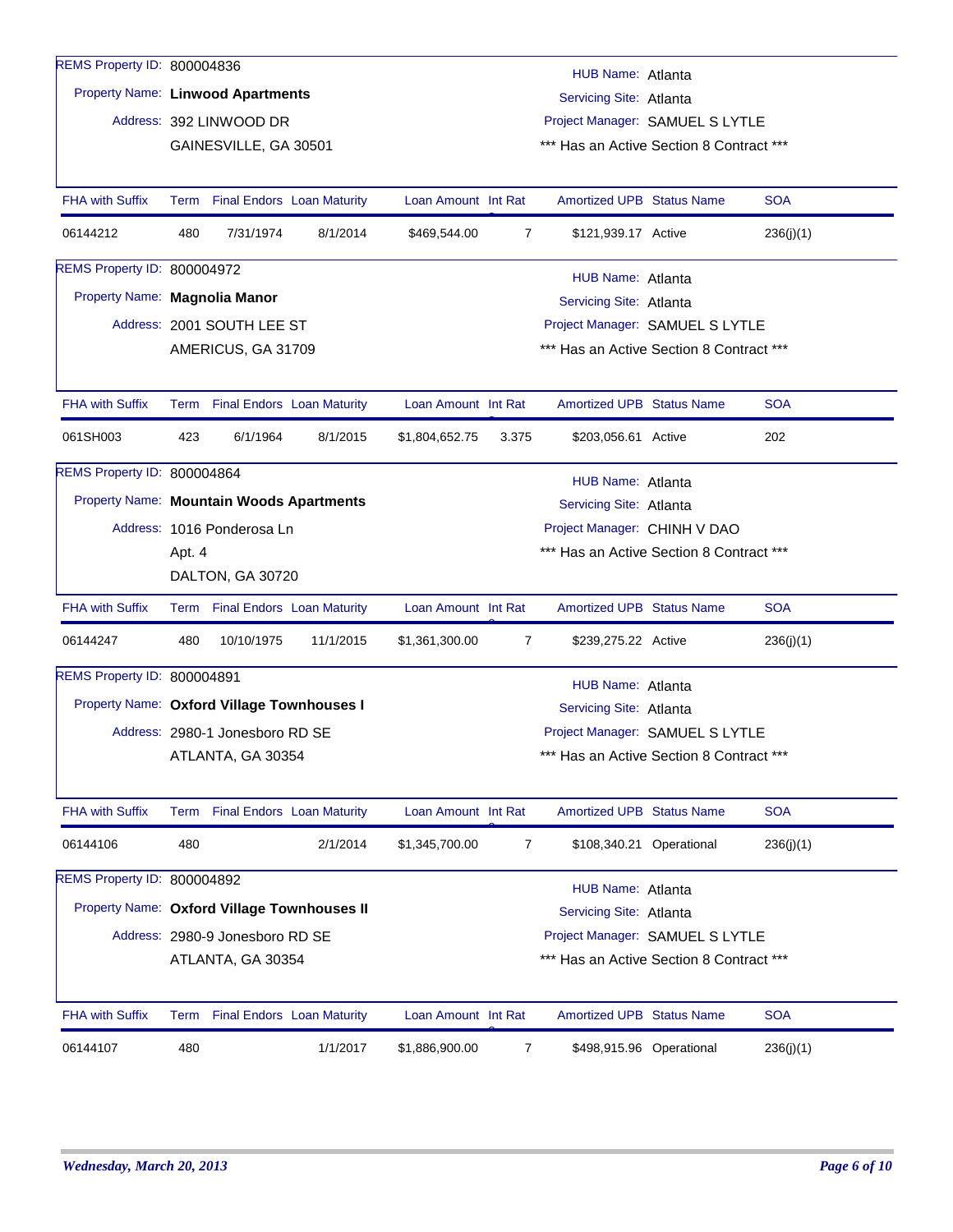| REMS Property ID: 800004894        |      |                                  |                                                    |                     |                                          | HUB Name: Atlanta                                   |  |                                                    |  |  |  |
|------------------------------------|------|----------------------------------|----------------------------------------------------|---------------------|------------------------------------------|-----------------------------------------------------|--|----------------------------------------------------|--|--|--|
|                                    |      |                                  | Property Name: Paradise Carrollton Apartments      |                     |                                          | Servicing Site: Atlanta                             |  |                                                    |  |  |  |
|                                    |      | Address: 1212-1 Stewart ST       |                                                    |                     |                                          | Project Manager: DAVID X HANCOCK                    |  |                                                    |  |  |  |
|                                    |      | CARROLLTON, GA 30117             |                                                    |                     | *** Has an Active Section 8 Contract *** |                                                     |  |                                                    |  |  |  |
|                                    |      |                                  |                                                    |                     |                                          |                                                     |  |                                                    |  |  |  |
| <b>FHA with Suffix</b>             |      | Term Final Endors Loan Maturity  |                                                    | Loan Amount Int Rat |                                          | <b>Amortized UPB Status Name</b>                    |  | <b>SOA</b>                                         |  |  |  |
| 06144245                           | 480  | 11/14/1974                       | 2/1/2015                                           | \$692,500.00        | $\overline{7}$                           | \$88,590.77 Active                                  |  | 236(j)(1)                                          |  |  |  |
| REMS Property ID: 800004895        |      |                                  |                                                    |                     |                                          | HUB Name: Atlanta                                   |  |                                                    |  |  |  |
| Property Name: Paradise East Apts  |      |                                  |                                                    |                     |                                          | Servicing Site: Atlanta                             |  |                                                    |  |  |  |
|                                    |      | Address: 1504 Bouldercrest RD SE |                                                    |                     |                                          | Project Manager: RHONDA L EASON                     |  |                                                    |  |  |  |
|                                    |      | ATLANTA, GA 30316                |                                                    |                     |                                          | *** Has an Active Section 8 Contract ***            |  |                                                    |  |  |  |
|                                    |      |                                  |                                                    |                     |                                          |                                                     |  |                                                    |  |  |  |
| <b>FHA with Suffix</b>             |      | Term Final Endors Loan Maturity  |                                                    | Loan Amount Int Rat |                                          | <b>Amortized UPB Status Name</b>                    |  | <b>SOA</b>                                         |  |  |  |
| 06144279                           | 480  | 9/4/1975                         | 10/1/2015                                          | \$2,879,800.00      | $\overline{7}$                           | \$491,212.74 Active                                 |  | 236(j)(1)                                          |  |  |  |
| REMS Property ID: 800004898        |      | HUB Name: Atlanta                |                                                    |                     |                                          |                                                     |  |                                                    |  |  |  |
|                                    |      |                                  | Property Name: Parc Chateau Sect 1 Associates Ltd  |                     |                                          | Servicing Site: Atlanta                             |  |                                                    |  |  |  |
|                                    |      | Address: 2361 Park Chateau Drive |                                                    |                     |                                          | Project Manager: MARK T SMITH                       |  |                                                    |  |  |  |
|                                    |      | LITHONIA, GA 30058               |                                                    |                     |                                          |                                                     |  | *** Does NOT Have an Active Section 8 Contract *** |  |  |  |
|                                    |      |                                  |                                                    |                     |                                          |                                                     |  |                                                    |  |  |  |
| <b>FHA with Suffix</b>             | Term |                                  | <b>Final Endors Loan Maturity</b>                  | Loan Amount Int Rat |                                          | <b>Amortized UPB Status Name</b>                    |  | <b>SOA</b>                                         |  |  |  |
| 06144117                           | 480  | 11/15/1974                       | 12/1/2014                                          | \$569,308.00        | 7                                        | \$161,748.88 Active                                 |  | 236(j)(1)                                          |  |  |  |
| REMS Property ID: 800004897        |      |                                  |                                                    |                     |                                          |                                                     |  |                                                    |  |  |  |
|                                    |      |                                  | Property Name: Parc Chateau Sect II Associates Ltd |                     |                                          | <b>HUB Name: Atlanta</b><br>Servicing Site: Atlanta |  |                                                    |  |  |  |
|                                    |      | Address: 2361 Parc Chateau Drive |                                                    |                     |                                          | Project Manager: MARK T SMITH                       |  |                                                    |  |  |  |
|                                    |      | LITHONIA, GA 30058               |                                                    |                     |                                          |                                                     |  | *** Does NOT Have an Active Section 8 Contract *** |  |  |  |
|                                    |      |                                  |                                                    |                     |                                          |                                                     |  |                                                    |  |  |  |
| FHA with Suffix                    |      | Term Final Endors Loan Maturity  |                                                    | Loan Amount Int Rat |                                          | Amortized UPB Status Name                           |  | <b>SOA</b>                                         |  |  |  |
| 06144118                           | 480  | 11/15/1974                       | 12/1/2014                                          | \$572,988.00        | 7                                        | \$162,797.59 Active                                 |  | 236(j)(1)                                          |  |  |  |
| REMS Property ID: 800004911        |      |                                  |                                                    |                     |                                          | <b>HUB Name: Atlanta</b>                            |  |                                                    |  |  |  |
| Property Name: Pinewood Apartments |      |                                  |                                                    |                     |                                          | Servicing Site: Atlanta                             |  |                                                    |  |  |  |
|                                    |      | Address: 288-A Bailey ST         |                                                    |                     |                                          | Project Manager: CHINH V DAO                        |  |                                                    |  |  |  |
|                                    |      | ATHENS, GA 30605                 |                                                    |                     |                                          | *** Has an Active Section 8 Contract ***            |  |                                                    |  |  |  |
|                                    |      |                                  |                                                    |                     |                                          |                                                     |  |                                                    |  |  |  |
| <b>FHA with Suffix</b>             |      | Term Final Endors Loan Maturity  |                                                    | Loan Amount Int Rat |                                          | <b>Amortized UPB Status Name</b>                    |  | <b>SOA</b>                                         |  |  |  |
| 06135212                           | 480  | 2/14/1980                        | 12/1/2019                                          | \$2,078,700.00      | 7.5                                      | \$853,271.72 Active                                 |  | 221(d)(3)MKT                                       |  |  |  |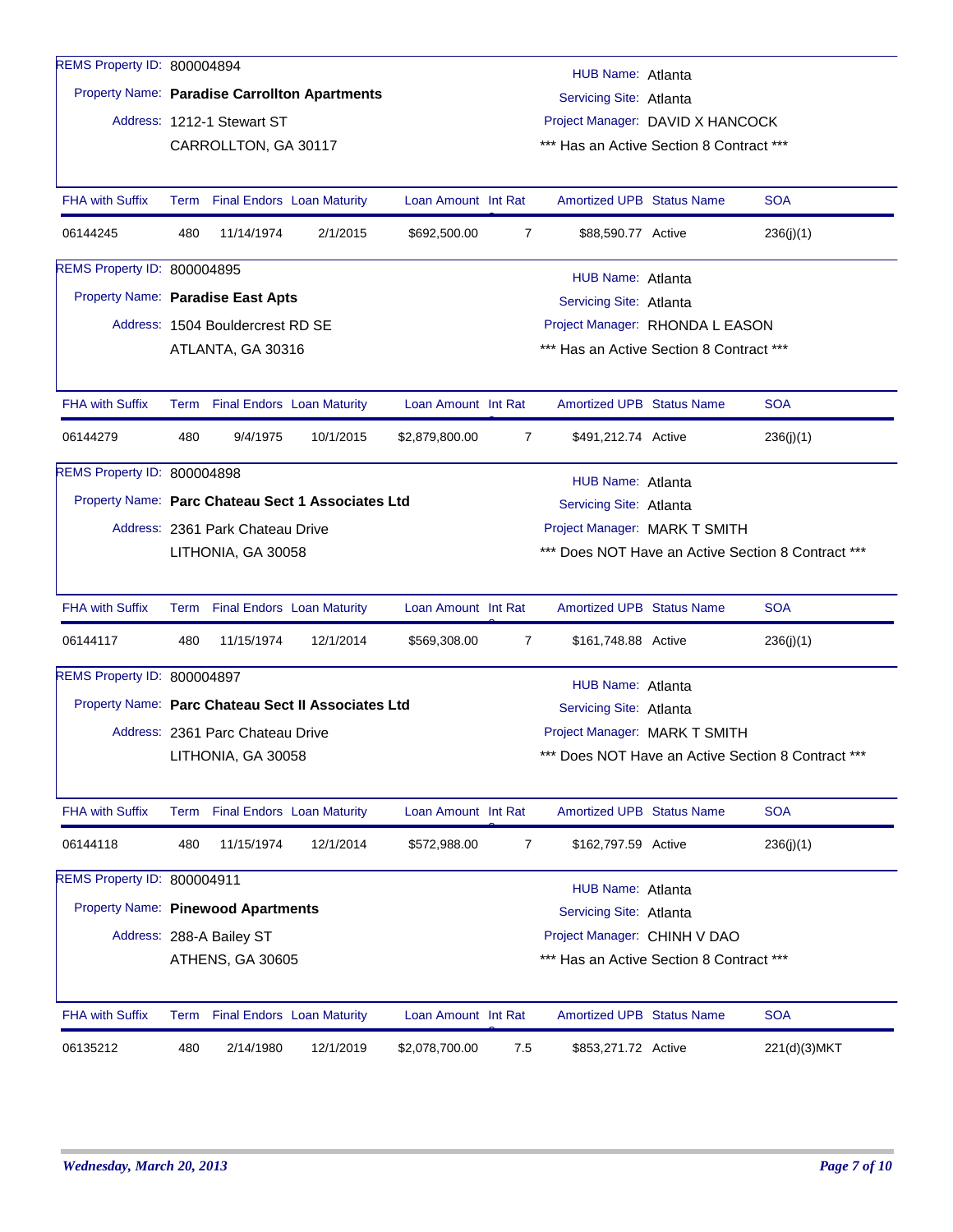| REMS Property ID: 800004914              |                                                                 |                                 |                                            |                               |                | HUB Name: Atlanta                        |  |                                                    |  |
|------------------------------------------|-----------------------------------------------------------------|---------------------------------|--------------------------------------------|-------------------------------|----------------|------------------------------------------|--|----------------------------------------------------|--|
| Property Name: Point East Apartments Ltd |                                                                 |                                 |                                            |                               |                | Servicing Site: Atlanta                  |  |                                                    |  |
|                                          |                                                                 | Address: 613 FARR RD            |                                            |                               |                | Project Manager: CHINH V DAO             |  |                                                    |  |
|                                          |                                                                 | COLUMBUS, GA 31907              |                                            |                               |                |                                          |  | *** Does NOT Have an Active Section 8 Contract *** |  |
|                                          |                                                                 |                                 |                                            |                               |                |                                          |  |                                                    |  |
| <b>FHA with Suffix</b>                   |                                                                 | Term Final Endors Loan Maturity |                                            | Loan Amount Int Rat           |                | <b>Amortized UPB Status Name</b>         |  | <b>SOA</b>                                         |  |
| 06144176                                 | 477                                                             | 11/21/1973                      | 6/1/2013                                   | \$900,000.00                  | $\overline{7}$ | \$11,097.79 Active                       |  | 236(j)(1)                                          |  |
| REMS Property ID: 800004922              |                                                                 |                                 |                                            |                               |                | HUB Name: Atlanta                        |  |                                                    |  |
|                                          |                                                                 |                                 | Property Name: PRESIDENTIAL PLAZA PHASE II |                               |                | Servicing Site: Atlanta                  |  |                                                    |  |
|                                          |                                                                 | Address: 2800 E CAPITOL ST      |                                            |                               |                | Project Manager: BUTCH HAY               |  |                                                    |  |
|                                          |                                                                 | SAVANNAH, GA 31404              |                                            |                               |                |                                          |  | *** Does NOT Have an Active Section 8 Contract *** |  |
|                                          |                                                                 |                                 |                                            |                               |                |                                          |  |                                                    |  |
| <b>FHA with Suffix</b>                   |                                                                 | Term Final Endors Loan Maturity |                                            | Loan Amount Int Rat           |                | <b>Amortized UPB Status Name</b>         |  | <b>SOA</b>                                         |  |
| 06144193                                 | 480                                                             | 12/31/1975                      | 1/1/2016                                   | \$1,407,300.00                | 7.75           | \$282,160.89 Active                      |  | 236(j)(1)                                          |  |
| REMS Property ID: 800004935              |                                                                 |                                 |                                            |                               |                | HUB Name: Atlanta                        |  |                                                    |  |
| Property Name: Rexmill Square 1          |                                                                 |                                 |                                            |                               |                | Servicing Site: Atlanta                  |  |                                                    |  |
|                                          |                                                                 | Address: 636 North Ave          |                                            | Project Manager: MARK T SMITH |                |                                          |  |                                                    |  |
|                                          | *** Has an Active Section 8 Contract ***<br>Jonesboro, GA 30236 |                                 |                                            |                               |                |                                          |  |                                                    |  |
|                                          |                                                                 |                                 |                                            |                               |                |                                          |  |                                                    |  |
| <b>FHA with Suffix</b>                   |                                                                 | Term Final Endors Loan Maturity |                                            | Loan Amount Int Rat           |                | <b>Amortized UPB Status Name</b>         |  | <b>SOA</b>                                         |  |
| 06144112                                 | 480                                                             | 1/11/1974                       | 1/1/2014                                   | \$318,146.00                  | 7              | \$47,413.53 Active                       |  | 236(j)(1)                                          |  |
| REMS Property ID: 800004936              |                                                                 |                                 |                                            |                               |                | <b>HUB Name: Atlanta</b>                 |  |                                                    |  |
| Property Name: Rexmill Square II         |                                                                 |                                 |                                            |                               |                | Servicing Site: Atlanta                  |  |                                                    |  |
|                                          |                                                                 | Address: 636 North Ave          |                                            |                               |                | Project Manager: MARK T SMITH            |  |                                                    |  |
|                                          |                                                                 | Jonesboro, GA 30236             |                                            |                               |                | *** Has an Active Section 8 Contract *** |  |                                                    |  |
|                                          |                                                                 |                                 |                                            |                               |                |                                          |  |                                                    |  |
| <b>FHA with Suffix</b>                   |                                                                 | Term Final Endors Loan Maturity |                                            | Loan Amount Int Rat           |                | <b>Amortized UPB Status Name</b>         |  | <b>SOA</b>                                         |  |
| 06144113                                 | 480                                                             | 8/8/1974                        | 9/1/2014                                   | \$466,282.00                  | 7              | \$113,574.99 Active                      |  | 236(j)(1)                                          |  |
| REMS Property ID: 800004947              |                                                                 |                                 |                                            |                               |                | HUB Name: Atlanta                        |  |                                                    |  |
| Property Name: Rolling Ridge             |                                                                 |                                 |                                            |                               |                | Servicing Site: Atlanta                  |  |                                                    |  |
|                                          |                                                                 | Address: 100- ROLLING RIDGE DR  |                                            |                               |                | Project Manager: CHINH V DAO             |  |                                                    |  |
|                                          |                                                                 | ATHENS, GA 30607                |                                            |                               |                | *** Has an Active Section 8 Contract *** |  |                                                    |  |
|                                          |                                                                 |                                 |                                            |                               |                |                                          |  |                                                    |  |
| <b>FHA with Suffix</b>                   |                                                                 | Term Final Endors Loan Maturity |                                            | Loan Amount Int Rat           |                | <b>Amortized UPB Status Name</b>         |  | <b>SOA</b>                                         |  |
| 06135294-G                               | 480                                                             |                                 | 3/1/2021                                   | \$0.00                        | 7.5            | \$1,644,816.67 Operational               |  | 221(d)(4)MKT                                       |  |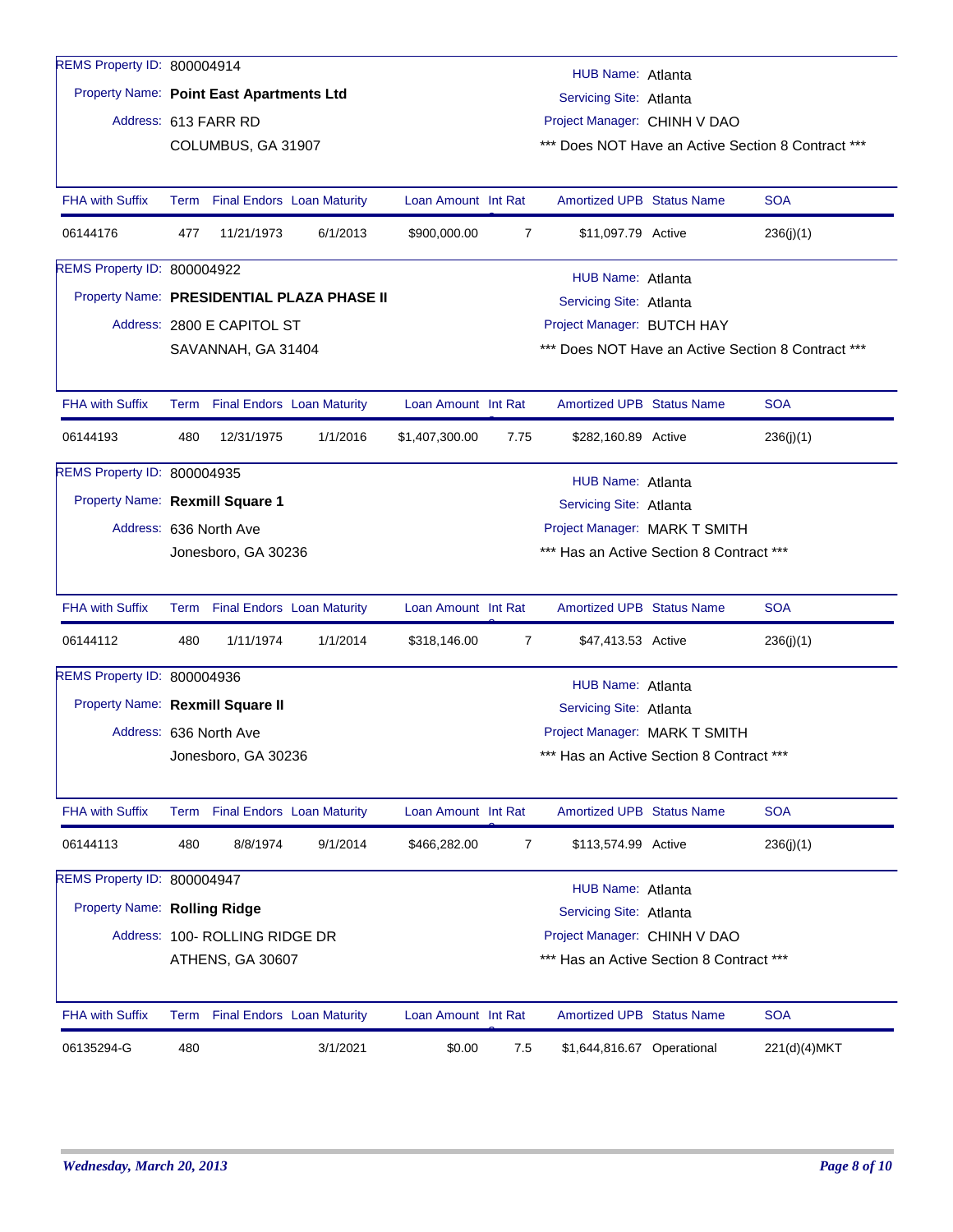| REMS Property ID: 800004965           |                                                               |                                  |                                             |                     |       | HUB Name: Atlanta                        |  |              |  |  |  |
|---------------------------------------|---------------------------------------------------------------|----------------------------------|---------------------------------------------|---------------------|-------|------------------------------------------|--|--------------|--|--|--|
|                                       |                                                               |                                  | Property Name: Shenandoah Forest Apartments |                     |       | Servicing Site: Atlanta                  |  |              |  |  |  |
|                                       |                                                               | Address: 8 FOREST CIR            |                                             |                     |       | Project Manager: CHINH V DAO             |  |              |  |  |  |
|                                       |                                                               | SHENANDOAH, GA 30265             |                                             |                     |       | *** Has an Active Section 8 Contract *** |  |              |  |  |  |
|                                       |                                                               |                                  |                                             |                     |       |                                          |  |              |  |  |  |
| <b>FHA with Suffix</b>                |                                                               |                                  | Term Final Endors Loan Maturity             | Loan Amount Int Rat |       | <b>Amortized UPB Status Name</b>         |  | <b>SOA</b>   |  |  |  |
| 06135245                              | 480                                                           | 5/6/1980                         | 5/1/2020                                    | \$2,009,700.00      | 7.5   | \$870,021.94 Active                      |  | 221(d)(4)MKT |  |  |  |
| REMS Property ID: 800004970           |                                                               |                                  |                                             |                     |       | HUB Name: Atlanta                        |  |              |  |  |  |
| Property Name: Smyrna Towers          |                                                               |                                  |                                             |                     |       | Servicing Site: Atlanta                  |  |              |  |  |  |
|                                       |                                                               | Address: 4000 S Cobb DR          |                                             |                     |       | Project Manager: ROBERTA T BARNES        |  |              |  |  |  |
|                                       |                                                               | <b>SMYRNA, GA 30080</b>          |                                             |                     |       | *** Has an Active Section 8 Contract *** |  |              |  |  |  |
|                                       |                                                               |                                  |                                             |                     |       |                                          |  |              |  |  |  |
| <b>FHA with Suffix</b>                | Term                                                          |                                  | <b>Final Endors Loan Maturity</b>           | Loan Amount Int Rat |       | <b>Amortized UPB Status Name</b>         |  | <b>SOA</b>   |  |  |  |
| 061EH017                              | 480                                                           | 12/11/1980                       | 7/1/2020                                    | \$4,206,000.00      | 6.875 | \$1,776,282.40 Active                    |  | 202          |  |  |  |
| REMS Property ID: 800004979           |                                                               | HUB Name: Atlanta                |                                             |                     |       |                                          |  |              |  |  |  |
| Property Name: ST JOHN'S TOWERS       |                                                               |                                  |                                             |                     |       | Servicing Site: Atlanta                  |  |              |  |  |  |
|                                       |                                                               | Address: 724 GREENE ST           |                                             |                     |       | Project Manager: VALERIE D JACKSON       |  |              |  |  |  |
|                                       | *** Has an Active Section 8 Contract ***<br>AUGUSTA, GA 30901 |                                  |                                             |                     |       |                                          |  |              |  |  |  |
|                                       |                                                               |                                  |                                             |                     |       |                                          |  |              |  |  |  |
| <b>FHA with Suffix</b>                |                                                               |                                  | Term Final Endors Loan Maturity             | Loan Amount Int Rat |       | <b>Amortized UPB Status Name</b>         |  | <b>SOA</b>   |  |  |  |
| 06144138                              | 480                                                           | 6/14/1974                        | 7/1/2014                                    | \$1,784,514.00      | 7     | \$435,744.96 Active                      |  | 236(j)(1)    |  |  |  |
| REMS Property ID: 800004991           |                                                               |                                  |                                             |                     |       | HUB Name: Atlanta                        |  |              |  |  |  |
| Property Name: Sunny Brook Apartments |                                                               |                                  |                                             |                     |       | Servicing Site: Atlanta                  |  |              |  |  |  |
|                                       |                                                               | Address: 1300 MINERAL SPRINGS RD |                                             |                     |       | Project Manager: CHINH V DAO             |  |              |  |  |  |
|                                       |                                                               | ELBERTON, GA 30635               |                                             |                     |       | *** Has an Active Section 8 Contract *** |  |              |  |  |  |
|                                       |                                                               |                                  |                                             |                     |       |                                          |  |              |  |  |  |
| <b>FHA with Suffix</b>                |                                                               |                                  | Term Final Endors Loan Maturity             | Loan Amount Int Rat |       | <b>Amortized UPB Status Name</b>         |  | <b>SOA</b>   |  |  |  |
| 06135284-G                            | 480                                                           |                                  | 3/1/2021                                    | \$0.00              | 7.5   | \$1,371,934.60 Operational               |  | 221(d)(4)MKT |  |  |  |
| REMS Property ID: 800004663           |                                                               |                                  |                                             |                     |       | HUB Name: Atlanta                        |  |              |  |  |  |
| Property Name: Villa Marie Apartments |                                                               |                                  |                                             |                     |       | Servicing Site: Atlanta                  |  |              |  |  |  |
|                                       |                                                               | Address: 3200 DEAN BRIDGE RD     |                                             |                     |       | Project Manager: VALERIE D JACKSON       |  |              |  |  |  |
|                                       |                                                               | AUGUSTA, GA 30906                |                                             |                     |       | *** Has an Active Section 8 Contract *** |  |              |  |  |  |
|                                       |                                                               |                                  |                                             |                     |       |                                          |  |              |  |  |  |
| <b>FHA with Suffix</b>                |                                                               |                                  | Term Final Endors Loan Maturity             | Loan Amount Int Rat |       | <b>Amortized UPB Status Name</b>         |  | <b>SOA</b>   |  |  |  |
| 06135125                              | 480                                                           | 12/12/1975                       | 7/1/2016                                    | \$2,782,100.00      | 9     | \$723,310.33 Active                      |  | 221(d)(3)MKT |  |  |  |